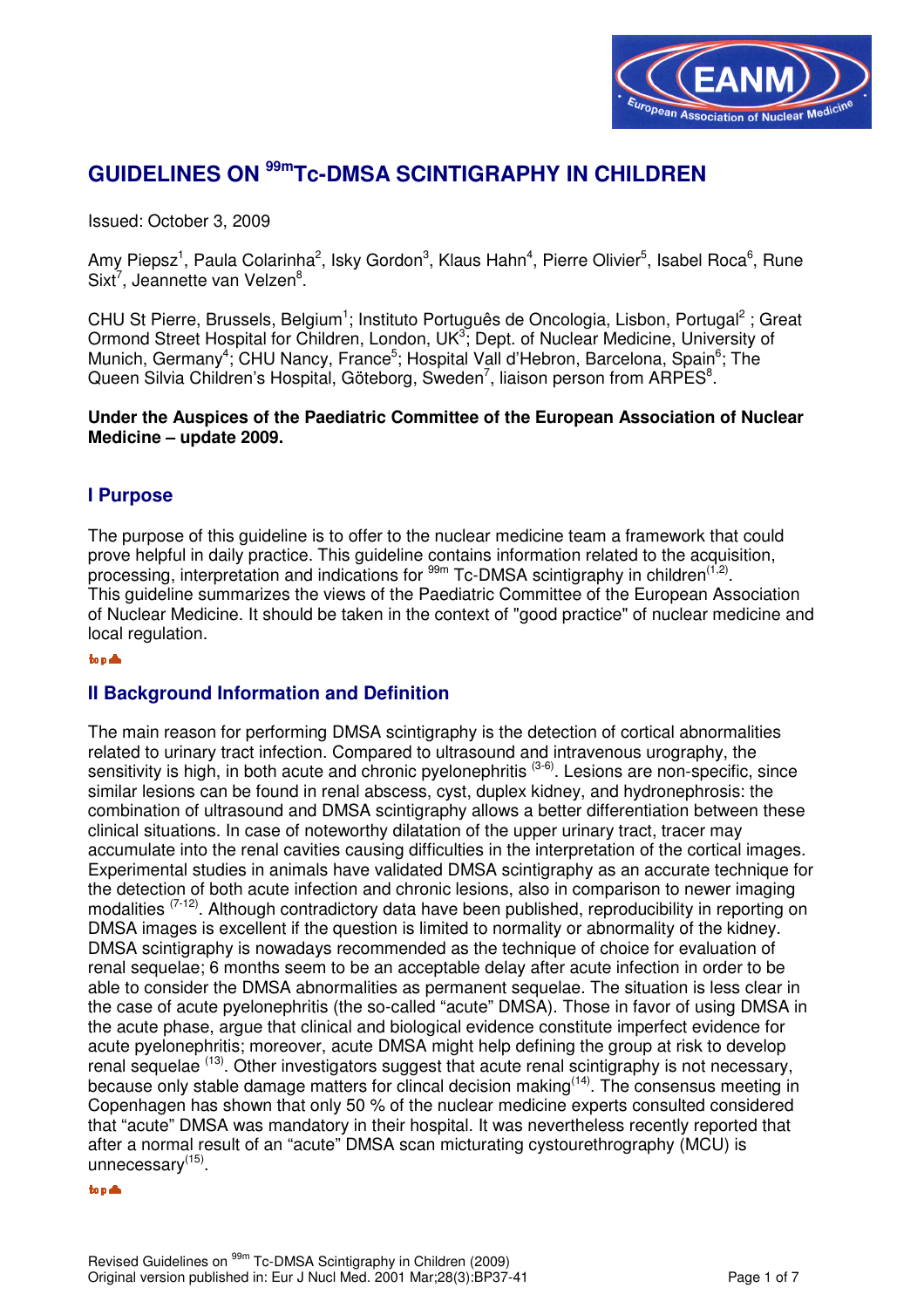## **III Common Indications**

## **Indications**

.

.

.

.

Detection of focal renal parenchymal abnormalities

Detection of renal sequelae, 6 months after acute infection

Detection of acute pyelonephritis.

Detection of associated abnormalities: abnormal duplex kidney, small kidney, dysplastic . tissue, horseshoe kidney

D Detection of ectopic kidney.

E Confirmation of non-functional multicystic kidney.

## **Contra indications**

There are no contra indications.

top ▲

## **IV Procedure**

**A. Information about Previous Examinations relevant to this Procedure**

 The clinical history, ultrasound data and previous radionuclide imaging should be reviewed. Information related to the structural renal abnormalities (hydronephrosis, duplex kidney, ectopic kidney, expansive lesions) may be of help in deciding on additional views and the need for attenuation correction and the appropriate time for imaging (see C. Precautions).

## **B. Patient Preparation**

B.1 Information with appointment letter

 Before arriving at the department, the parents and the child should receive written information about the procedure itself and especially the waiting time between injection and imaging acquisition, as well as the probable duration of the scan.

#### B.2 Prior to injection

| Anaesthetic<br>cream: | is optional; if used, it should be applied at least 60 minutes before the<br>injection.                                                                                                                                                                                                                                                                                                                                                                                                                                                                                                                                                                                                                                                                                                                   |
|-----------------------|-----------------------------------------------------------------------------------------------------------------------------------------------------------------------------------------------------------------------------------------------------------------------------------------------------------------------------------------------------------------------------------------------------------------------------------------------------------------------------------------------------------------------------------------------------------------------------------------------------------------------------------------------------------------------------------------------------------------------------------------------------------------------------------------------------------|
| Hydration:            | We recommend a slightly elevated diuresis in order to reduce the<br>pelvic retention of activity.                                                                                                                                                                                                                                                                                                                                                                                                                                                                                                                                                                                                                                                                                                         |
| Sedation:             | Drug sedation is only rarely needed for DMSA scintigraphy, whatever<br>the age of the patient. An adapted environment, an adequate attitude<br>toward the child, a well-trained technologist for paediatric procedures<br>and involved parents before and during the procedure generally<br>provide effective circumstances to assist in obtaining adequate<br>immobilization of the child during the acquisition <sup><math>(16-17)</math></sup> . The most difficult<br>age is between 1 and 3 years: in this category of patients, sedation<br>may be required, but in less than 5% of the cases $(2)$ . The safest drug is<br>then obviously intranasal or per-rectal midazolam, which will help<br>reduce extreme anxiety (18-19). If sedation is used, it must follow local<br>hospital guidelines. |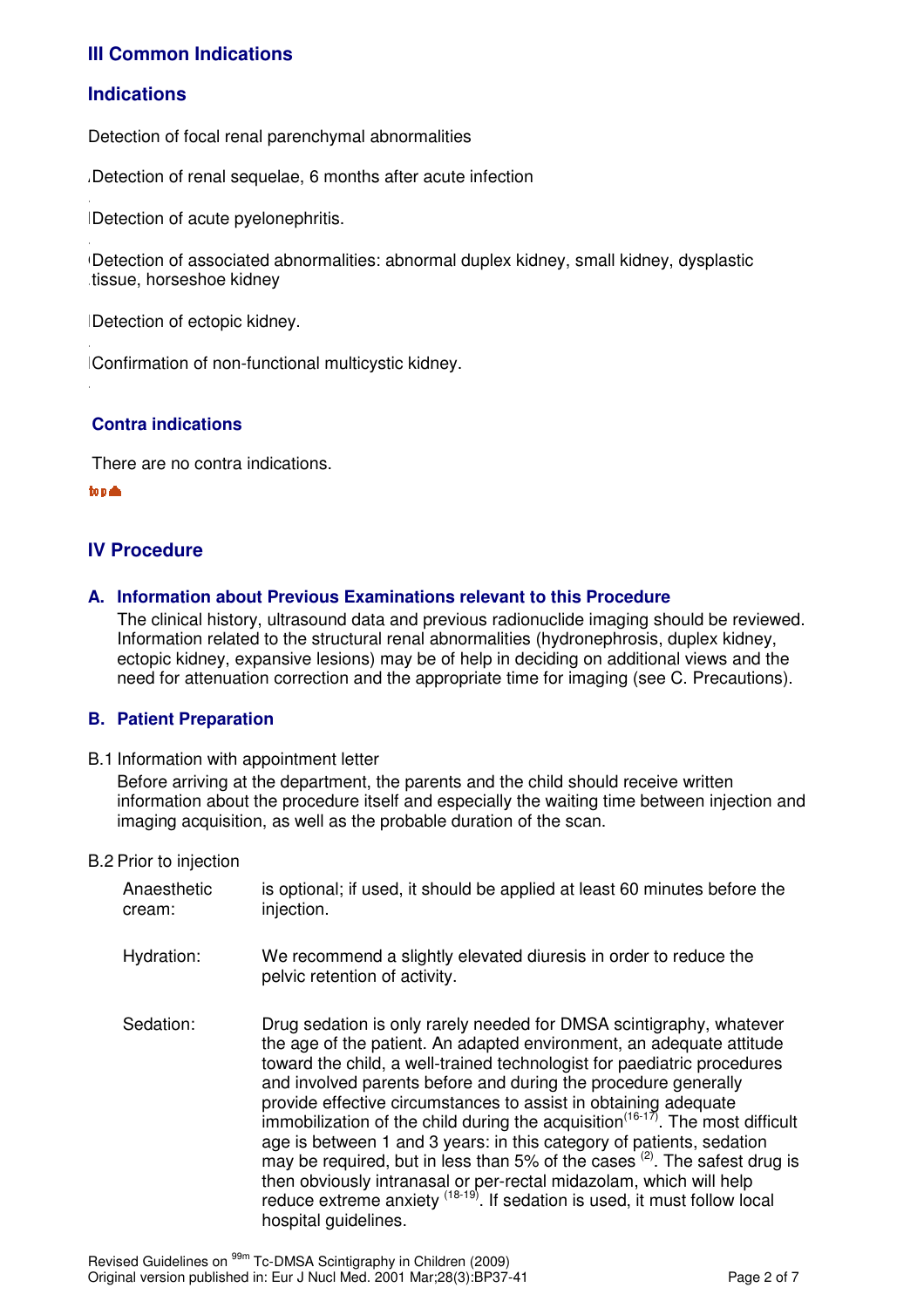## **C. Precautions**

 If significant hydronephrosis exists late images (4 to 24 hr) or furosemide injection may then be useful. In these cases it should be considered to perform instead a dynamic renal scan with MAG3.

Tubular defects such as the Fanconi syndrome or nephronophtisis may result in poor renal visualization (defective binding of the isotope within the tubular cell and urinary excretion).

## **D. Radiopharmaceutical**

#### D.1 Radionuclide

Technetium-99m (99mTc)

#### D.2 Pharmaceutical

DMSA (Dimercaptosuccinic acid).

Although several tracers are available for cortical imaging, the most appropriate tracer for that purpose is  $99m$ Tc-DMSA. The tracer is taken up by the tubular cells of the pars recta, directly from the peritubular vessels $^{(20)}$ .

Dynamic tracers with high excretion rate, such as  $99m$ Tc-MAG3 or  $99m$ Tc-EC, give less accurate information on regional cortical abnormalities and constitute only a second choice tracer (see guideline on "Standard and diuretic renogram").

#### D.3 Dose Schedule

#### Minimal activity: 15 MBq

Administered activity should be scaled according to recently published dose card in Eur J Nucl Med Mol Imaging  $(21)$ . This new card is based upon the publication by Jacobs et al  $(22)$ . National regulations may indicate different reference activities; it is suggested to scale the administered activity according to the lower one.

#### D.4 Injection Technique

A fine Butterfly needle (gauge 23-25 according to child's age) is recommended.

D.5 Radiation Burden

 This is approximately 1mSv / examination regardless of the age of the child, providing that the dose is adapted according to body surface  $(23-25)$ 

## to  $\triangle$

## **E. Image Acquisition**

E.1 Timing for imaging

 Images should be acquired 2 to 3 hours after tracer injection. Late images are sometimes useful (see C. Precautions).

#### E.2 Collimator

High, ultra-high resolution or pinhole collimator is required.

#### E.3 Position of detector

Position camera with the collimator facing up.

#### E.4 Positioning of the child

 Supine position, which will minimize renal depth difference and assist in keeping movement to a minimum. To reduce movement, support the child with either sandbags and Velcro straps on either side of the child or place the child in a vacuum cushion. When possible, the child should lie directly on the collimator surface.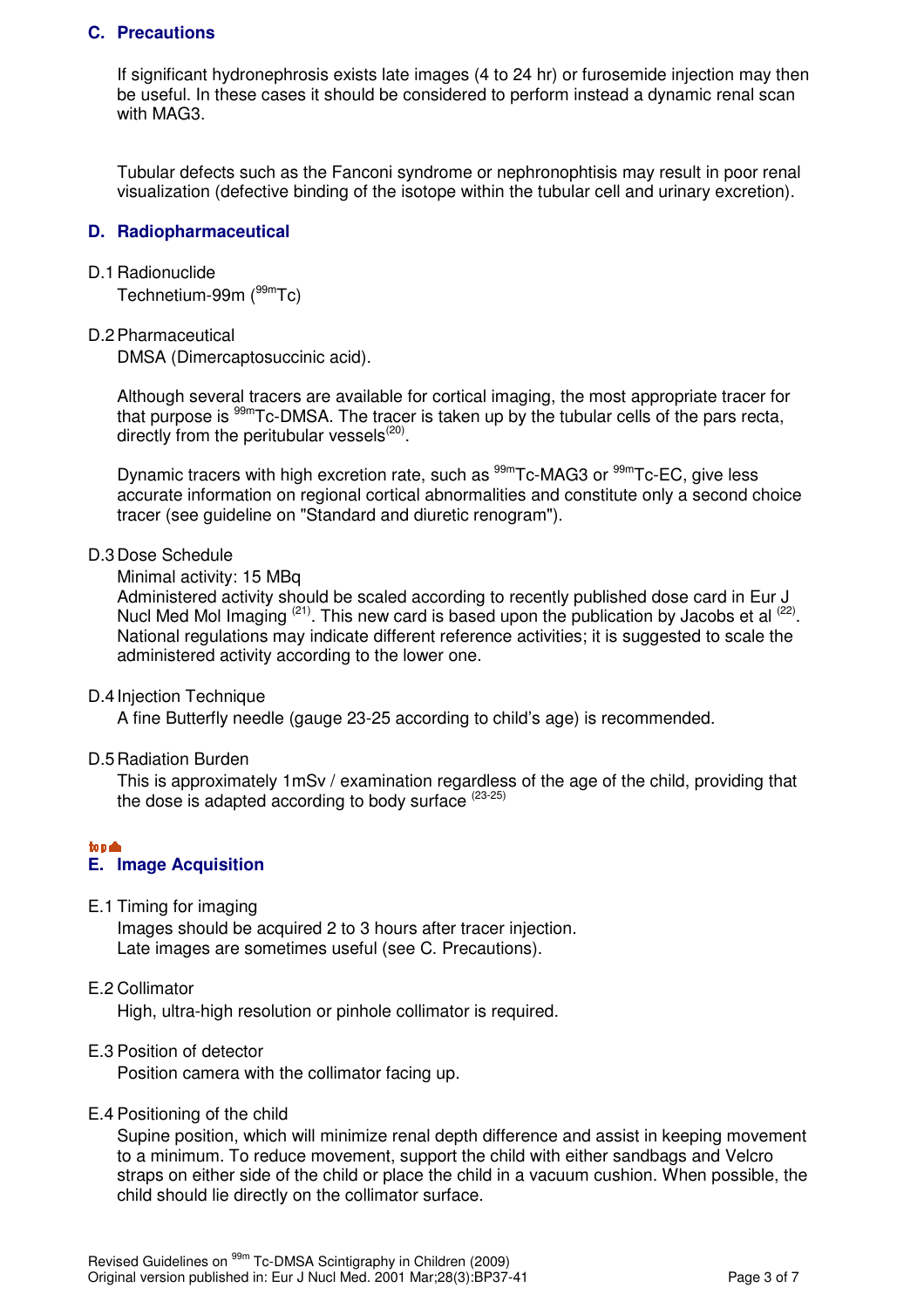E.5 Views

 Posterior and posterior oblique views are recommended; an additional anterior view should be performed in case of horseshoe kidney or ectopic pelvic kidney.

## E.6 Computer acquisition set up

At least 300.000 counts per image should be collected or use preset time around 5 minutes. For pinhole views, collect between 100.000 and 150.000 counts or use a preset time around 10 minutes.

Matrix: Use at least a 128 x 128 matrix.

Zoom: A zoom for acquisition is recommended for paediatric studies, varying between 1 to 2 as function of body size. This may require a longer acquisition time.

> An optional additional approach could be to acquire the data in dynamic mode over a given preset time and reframe to a single image, after correcting for movement and ıf possıble dıscardıng blurred frames. The matrix and minimal counts acquired must be the same as above.

#### E.7 SPECT

This guideline is devoted to planar images. There is at the present time no consensus about the usefulness of SPECT for DMSA scintigraphy in children<sup>(2)</sup>.

When performing SPECT, attention must be paid to the risk of false positive images (26-29) and to the necessity of heavy sedation in young children. Some institutions also increase considerably the amount of radioactivity given and so increase the radiation burden. There is no clinical or experimental data to justify this increase.

#### **F. Interventions**

Furosemide injection may be useful (see C. Precautions).

#### **G. Processing**

Whenever DMSA is used, differential renal function should be calculated.

We recommend:

- to draw large regions of interest around the kidney, using highly contrasted images.
- to introduce a correction for background by subtracting from the renal area activity close to the kidney. In case of renal failure, this correction method is inaccurate.
- correction for attenuation is not mandatory for relative function  $(30)$ , except in case of ectopic kidney anteriorly displaced. In this last case, two methods can be used: either the acquisition in lateral view, with a marker on the posterior skin, or the geometric mean using the anterior and the posterior view. In case of pelvic kidney, the relative function remains inaccurate even after attenuation correction, because of the additional attenuation due to pelvic bone.

## **H. Hard Copy Output**

A gray scale should be used rather than color images.

The intensity of the image should be adapted in order to allow to differentiate the outer part of the kidney (cortex) more active than the inner part (medulla, calyces, vascular structures).

Reporting is preferably done directly on the computer screen but hard copies can be used.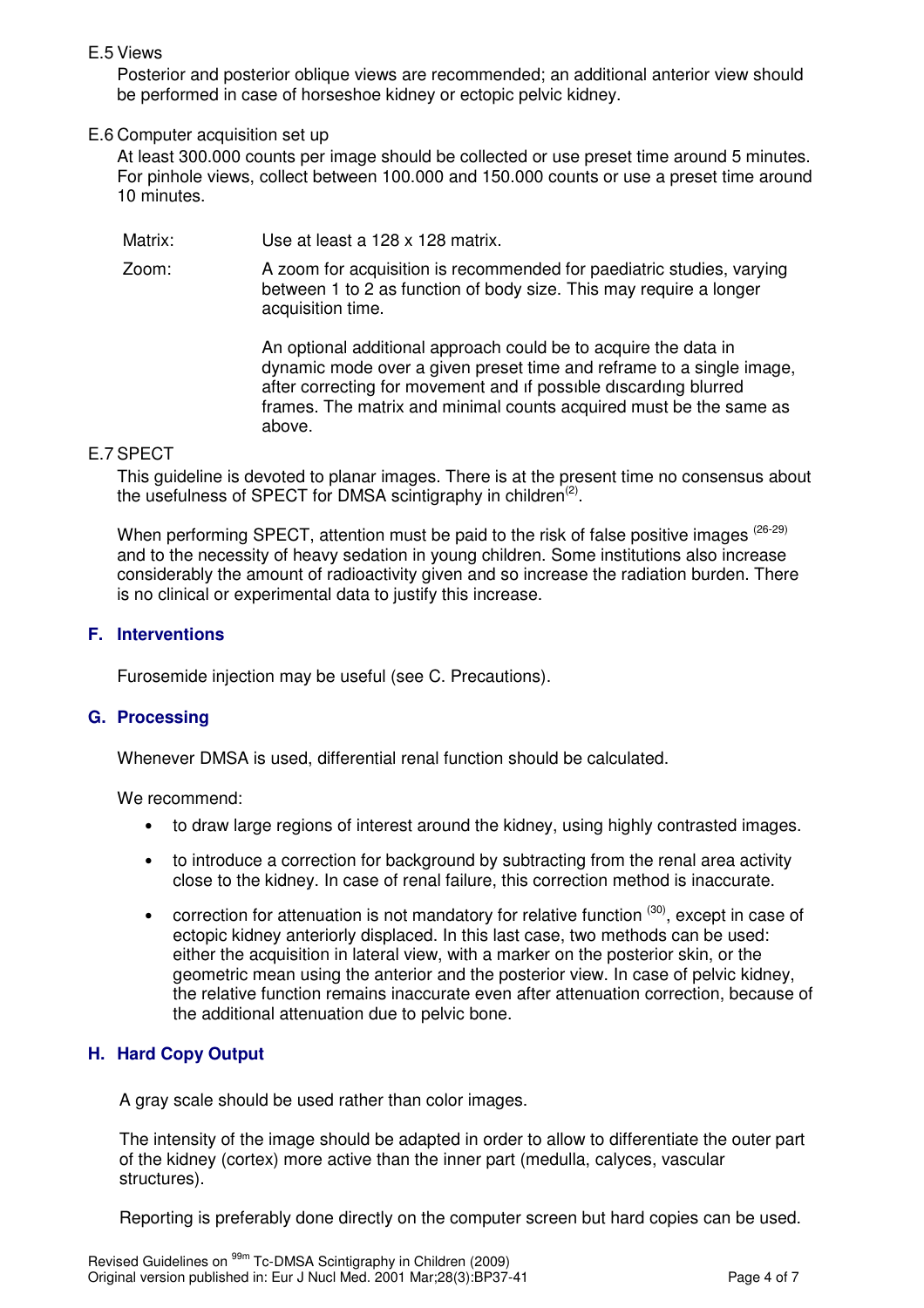## **I. Interpretation / Reporting / Pitfalls**

## I.1 Relative uptake

Usual normal values are between 45 and 55 % uptake  $(2, 31)$ . Values outside this range may be seen when there is an uncomplicated unilateral duplex kidney  $^{(31)}$ Values within the normal range may be seen with bilateral small kidneys. Pelvic retention, in case of hydronephrosis, may cause falsely high differential function.

#### I.2 Images - Normal variants

 DMSA scans are not performed in normal children; however the consensus of experts has considered the following features as normal:

The contours of the kidney are generally round-shaped; there is a contrast between the active outer part and the less active inner part.

A contour can be flat without suggesting a lesion.

The lateral aspect of the superior half of the left kidney can be flattened due to the presence of the spleen.

In young children, it is not exceptional that the kidney appears normally as a triangular shaped kidney, with flattened external sides.

A "slender" kidney, characterized by a short transverse axis in the posterior view, is generally normal and corresponds to a rotated kidney.

The transverse axis can be sometimes shorter at one pole (upper or lower) than on the other, giving an aspect sometimes defined as "pear shaped".

The pole, and particularly the upper pole, can appear as a pathological hypoactive one, simply because of the contrast with the hyperactive columns of Bertin underlying the pole.

The number and size of the columns of Bertin differ from patient to patient (variable thickness of the cortical rim) and may cause false interpretation of the image.

Attention should be paid to the presence of fetal lobulation. This may be difficult to distinguish from a scar without the help of other imaging modalities.

#### I.3 Images - Abnormal patterns

 The number, size and location of areas of cortical loss should be noted. Deformation of the contours may or may not be present.

Differentiation between acute lesions that will improve or disappear and chronic lesions (sequelae) is not always possible.

A large polar hypoactive area, without deformity of the outlines and with indistinct margins will generally heal; marked localized deformity of the outlines or deformed outlines (volume loss) generally correspond to permanent sequelae.

Renal sequelae should anyway best be estimated on a DMSA scintigraphy performed at least 6 months after acute infection.

## **J. Quality Control**

It is important to check for kidney movement prior to the child leaving the department: blurred or double outlines generally reflect the presence of movement. Internal architecture should be visualized (see H: Hard copy output).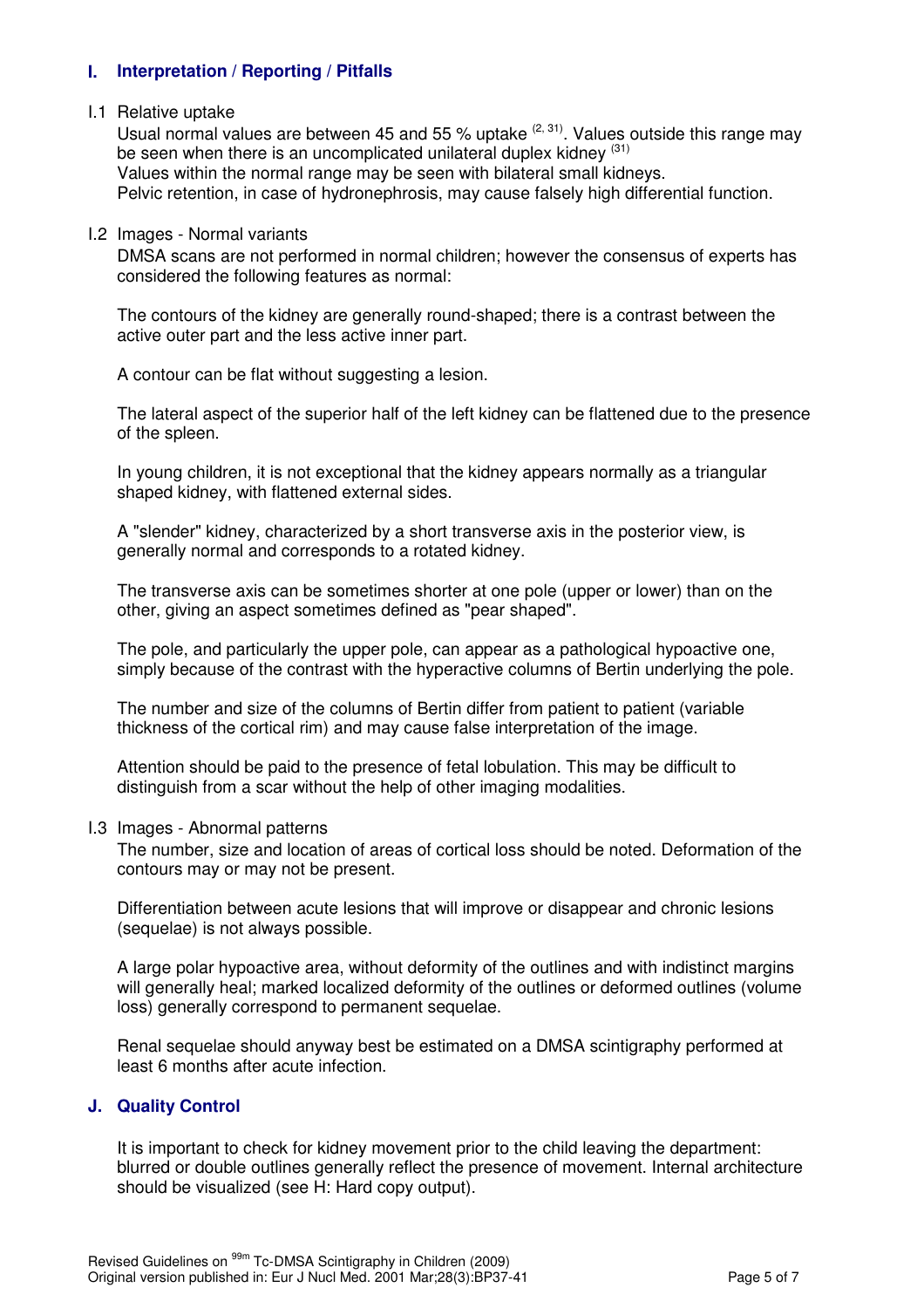Air introduced into the reaction vial can degrade the DMSA complex, resulting in decreased renal uptake and increased hepatic and background activity

#### to a  $\triangle$

## **V Issues requiring further clarification**

- 1. Systematic studies on pinhole views: pitfalls and contribution.
- 2. Validation of a classification system of DMSA abnormalities: prospective evaluation of the prognostic value of various scintigraphic patterns.
- 3. Clinical usefulness of "acute" DMSA and clinical impact of this examination in the further strategy of management and treatment.
- 4. Clinical significance, on a long term follow up, of various types of scintigraphic sequelae (renal function, blood pressure).

#### to  $p \triangleq$

## **VI Concise references**

- 1. Mandell GA, Eggli DF, Gilday DL et al: Society of Nuclear Medicine procedure guideline for renal cortical scintigraphy in children. Society of Nuclear Medicine Procedure Guidelines Manual August 2003; 195-198.
- 2. Piepsz A, Blaufox MD, Gordon I, et al.: Consensus on renal cortical scintigraphy in children with urinary tract infection. Semin Nucl Med 1999; 2;160-174.
- 3. Bjorgvinsson E, Majd M, Eggli KD. Diagnosis of acute pyelonephritis in children: comparison of sonography and Tc-99m DMSA scintigraphy. Am J Roentgenol 1991; 157:539-543
- 4. Benador D, Benador N, Slosman DO et al: Cortical scintigraphy in the evaluation of renal parenchymal changes in children with pyelonephritis. J Pediatr 1994; 124:17-20.
- 5. Farnsworth RH, Rossleigh MA, Leighton DM et al: The detection of reflux nephropathy in infants by Tc-99m DMSA studies. J Urol 1991; 145:542-546.
- 6. Hitzel A, Liard A, Vera P, Manrique A, Menard JF, Dacher JN. Color and power doppler sonography versus DMSA scintigraphy in acute pyelonephritis and in prediction of renal scarring. J Nucl Med 2002;43:27-32.
- 7. Risdon RA, Godley ML, Parkhouse HF et al: Renal pathology and the Tc-99m DMSA image during the evolution of the early pyelonephritic scar: an experimental study. J Urol 1994; 151:767-773.
- 8. Wikstad T, Hannerz L, Karlsson A. et al: Tc-99m DMSA scintigraphy in the diagnosis of acute pyelonephritis in rats. Pediatr Nephrol 1990; 4:331-334.
- 9. Rushton HG, Majd M, Chandra R et al: Evaluation of Tc-99m DMSA renal scans in experimental acute pyelonephritis in piglets. J Urol 1998; part 2: 140:1169-1174.
- 10. Majd M, Rushton HG, Chandra R et al: Tc-99m DMSA renal cortical scintigraphy to detect experimental acute pyelonephritis in piglets: comparison of planar (pinhole) and SPECT imaging. J Nucl Med 1996; 37:1731-1734.
- 11. Rossleigh MA, Farnsworth RH, Leighton DM et al: Technetium-99m Dimercaptosuccinic acid scintigraphy studies of renal cortical scarring and renal length. J Nucl Med 1998; 39:1280-1285.
- 12. Majd M, Nussbaum Blask AR, Markle bM et al.: Acute Pyelonephritis: comparison of diagnosis with 99mTc-DMSA, SPECT, spiral CT, MR imaging, and Power Doppler US in an experimental pig model. Radiology 2001; 218(1):101-108.